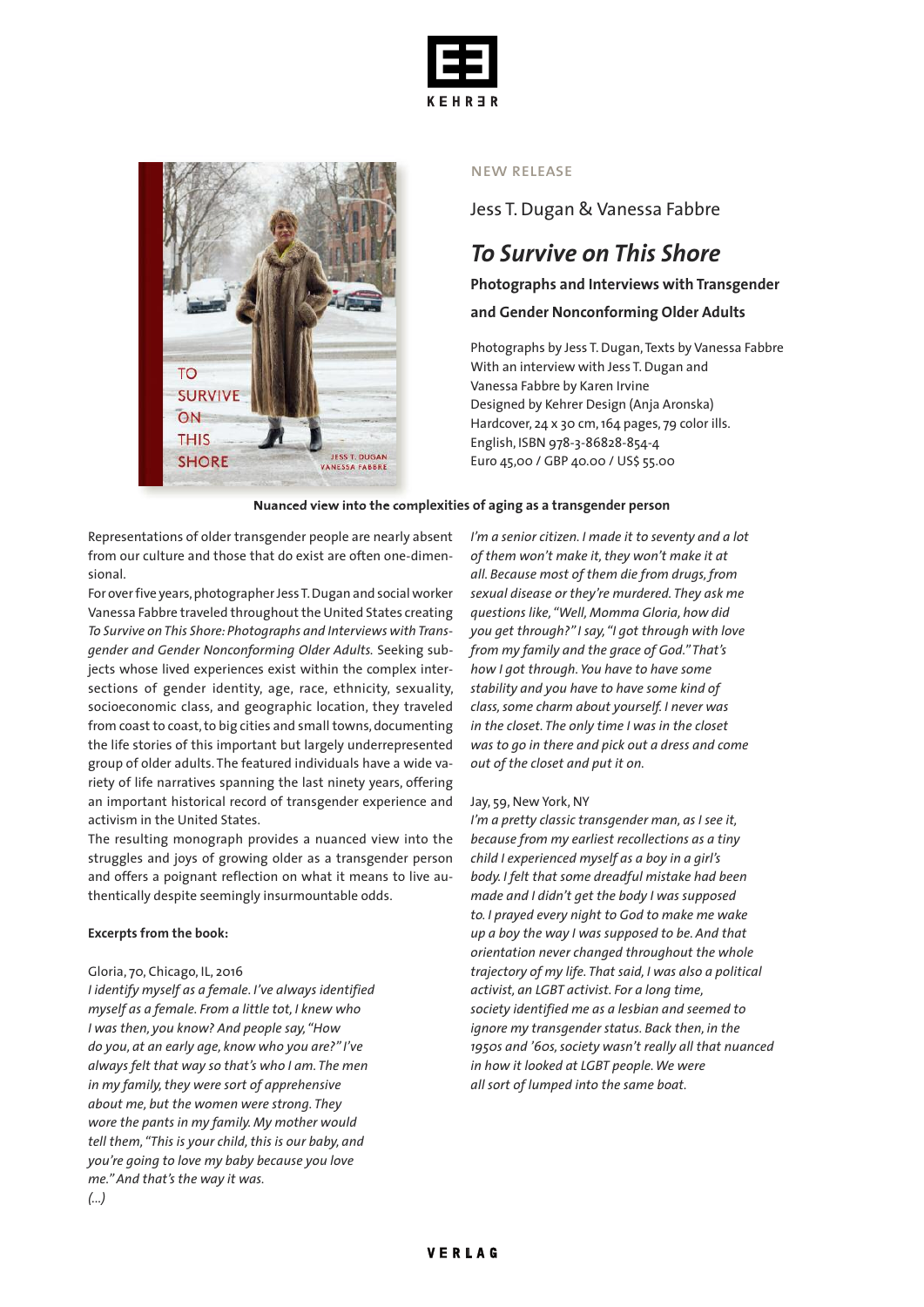

**Jess T.Dugan** is an artist whose work explores issues ofidentity, gender, sexuality, and community.

She holds a BFA in Photography from the Massachusetts College of Art and Design, a Master of Liberal Arts in Museum Studies from Harvard University, and an MFA in Photography from Columbia College Chicago.Her work has been widely exhibited at venues including the Smithsonian National Portrait Gallery, Washington, D.C., the Museum of Fine Arts, Boston, the San Diego Museum of Art, the Aperture Foundation, New York, the Transformer Station,Cleveland,and the Museum of Contemporary Photography, Chicago.

Her first monograph *Every Breath We Drew* was published in 2015 by Daylight Books.The same year, she was the recipient of a Pollock-Krasner Foundation Grant and was selected by the White House as an LGBT artist Champion of Change. In 2018, she was an Artist-in-Residence at Light Work in Syracuse, NY. She is represented by the Catherine Edelman Gallery in Chicago, IL.

**Vanessa Fabbre**, PhD, LCSW, is an Assistant Professor at the Brown School at Washington University in St. Louis, where she is also Affiliate Faculty inWomen,Gender and Sexuality Studies and a Faculty Scholar at the Institute for Public Health.

She received her PhD from the School of Social Service Administration at the University of Chicago. Her research explores the conditions under which gender and sexual minorities age well and what this means in the context of social forces such as heteronormativity, heterosexism, and transphobia. She is also interested in critical perspectives on social work practice and interpretive methodology in the social sciences. She is actively involved in the Gerontological Society of America, the American Society on Aging, and the Society for Social Work and Research. Her work has been published in The Gerontologist, the Journal of Gerontology: Social Sciences, Social Work, the Journal of Gerontological Social Work, the Journal of Urban Health, and the Journal of Interpersonal Violence.

**Karen Irvine** is Deputy Director and Chief Curator of the MoCP, Museum of Contemporary Photography at Columbia College Chicago. She has organized over fifty exhibitions of contemporary photography at the MoCP and other venues including the Hyde Park Art Center, the Rockford Art Museum, the Lishui International Photography Festival, China, the Daegu Photogra-

**Please note:** These photographs have been copyright cleared for worldwide print and electronic reproduction in the context of reviews of the book only.

Print media: No more than THREE photographs plus the cover image from the selection can be used in total – they are not to be used on the cover or cropped.

Online media may use a total of TWELVE images in a gallery.

phy Biennale, South Korea, and the New York Photo Festival. Irvine has contributed texts to many publications including FOAM, Art on Paper, and Contemporary magazines and monographs including Ann Lislegaard:*EyesWideOpen*,Paula McCartney: *Non-flights of Fancy* , Barbara Probst: *Exposures*, Christian Patterson: *Redheaded Peckerwood*, and Stefan Heyne: *Speak to Me*, among others. She holds a BA in French and International Relations from Tufts University, Medford, MA, an MFA in Photography from FAMU, Prague,Czech Republic, and an MA in Art History from the University of Illinois at Chicago.

#### **Exhibitions of Jess T. Dugan's work**

*(un)expected families* Museum of Fine Arts, Boston, Clementine Brown Gallery and Herb Ritts Gallery, Boston, MA December 9, 2017 – June 17, 2018

*Every Breath We Drew* The Transformer Station, Cleveland, OH April 27 – June 24, 2018

*The Outwin 2016: American Portraiture Today* Ackland Museum of Art, University of North Carolina, Chapel Hill, NC, June 1 – August 26, 2018

*To Survive on This Shore* projects+gallery, St. Louis, MO September 6 – October 10, 2018

*Every Breath We Drew* Alexandre Hogue Gallery, University of Tulsa, Tulsa, OK September 27 – October 25, 2018

#### **For further details, press images, permissions and review copies, please contact the publisher's press office:**

Barbara Karpf, barbara.karpf@kehrerverlag.com or Katharina Windfuhr, katharina.windfuhr@kehrerverlag.com Kehrer Verlag,Wieblinger Weg 21, 69123 Heidelberg,Germany Fon ++49 (0)6221/649 20-18, Fax ++49 (0)6221/64920-20 www.kehrerverlag.com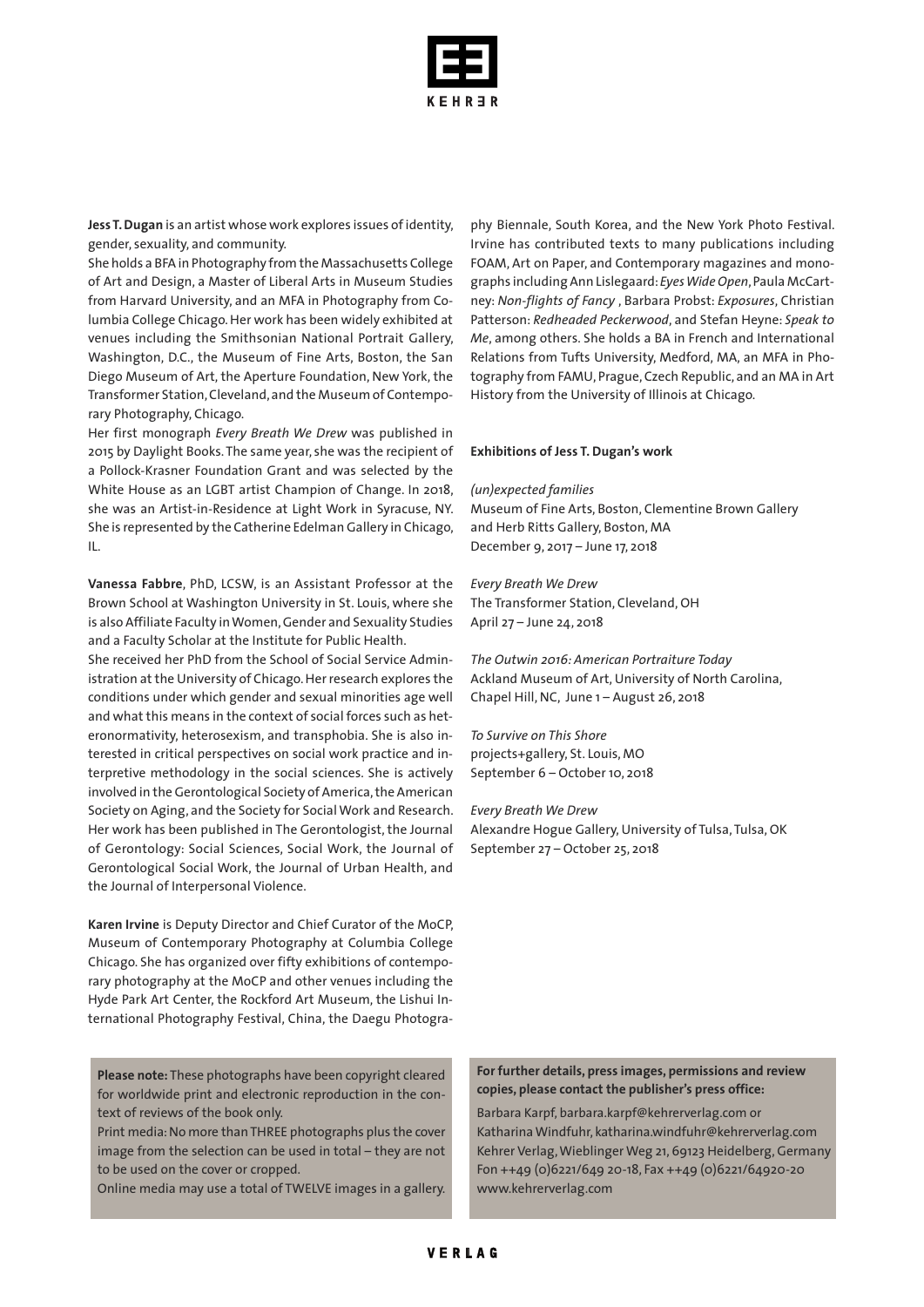

# **Press images**



1\_Dee Dee Ngozi, 55, Atlanta,GA, 2016 © Jess T. Dugan



3\_Sky, 64, Palm Springs, CA, 2016 © Jess T. Dugan



5\_Gloria, 70, Chicago, IL, 2016 © Jess T. Dugan



2\_Hank, 76, and Samm, 67, North Little Rock, AR, 2015 © Jess T. Dugan



4\_Sky, 64, and Mike, 55, Palm Springs, CA, 2017 © Jess T. Dugan



6\_SueZie, 51, and Cheryl, 55,Valrico, FL, 2015 © Jess T. Dugan

## VERLAG